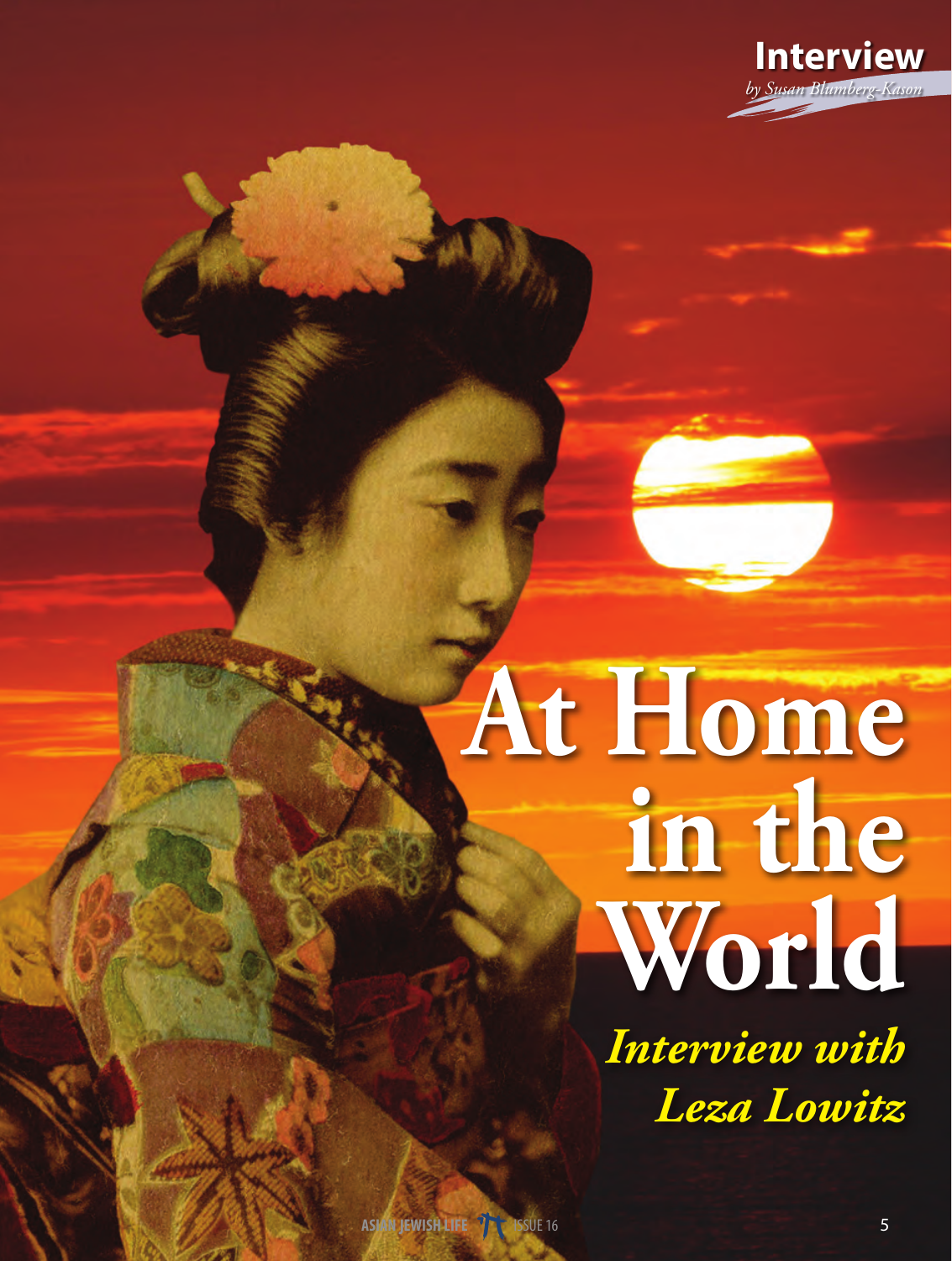## **Interview** *by Susan Blumberg-Kason*

Asian Jewish Life: You have written over a dozen books on a wide range of topics, from young adult fiction to memoir to yoga poetry to travel guides, multicultural mothering anthologies, and many more. Did you always know you wanted to be a writer? And how did you get your start in publishing?

Leza Lowitz: As a child, I loved reading (still do!), and started writing at age eight. I didn't publish my first book until I was thirty, after going to Japan to seek out poets who debunked the myth of the "docile" Japanese woman. Stone Bridge Press published my anthology of contemporary Japanese women's poetry in 1995.

AJL: Your forthcoming memoir, *Here Comes the Sun: A Journey to Adoption in 8 Chakras* (Stone Bridge Press, 2015), is certainly not your first book. Was it more difficult to write this one than the previous books because memoir is so personal? What was the most difficult part about writing this book?

LL: I'm interested in ideas of identity and history. How is culture shaped, and how are we (particularly women) shaped by it? I spent the first part of my writing career exploring these issues as they pertain to my adopted home of Japan. When I turned forty, I decided to turn the lens on myself. All of my more personal books deal with notions of finding home. We all long to belong somewhere, after all.

*Yoga Poems: Lines to Unfold By* deals with finding a home in one's body. *Yoga Heart* charts the path to finding a home in the spirit. *Jet Black* is an adventure story about a biracial girl seeking to find home in another country, and in herself.



*Here Comes The Sun* is about finding a home in each other and in the world.

*Here Comes the Sun* charts my quest for motherhood across two continents, two decades, and two thousand yoga poses. It was definitely the most difficult to write, being so personal. In the memoir (and in my life), I had to ask myself questions many mothers never consider. Why did I want to be a mother? This question led me on a pilgrimage from the U.S. to Japan and to India. *Here Comes the Sun*  is my meditation on the answer.

AJL: In your memoir, you explain that it's unusual to adopt in Japan because Japanese culture places such a high importance on lineage. Have you noticed any changes in attitudes about adoption in Japan since you brought your son home?

LL: Japan was closed to the world until 1868, and considers itself a homogenous country, though there are indigenous tribes and races. In Japan, your lineage and bloodline define you. America is still a young country, and it values the individual, celebrates one's ability to

invent or re-invent onself, regardless as to where one "comes from."

Visiting Amma's Ashram in India helped me understand that bonds do not always come from bloodlines. Even though Amma (the "hugging saint") is not a biological mother, she is one of the most maternal presences I've ever met. That experience transformed me, as did living abroad.

I realized I would never become Japanese, nor did I want to. So who was I? Away from a familiar language and cultural norms that might otherwise define me, I had to define myself. Every day brought challenges, but hitting walls helped me grow in ways I might not have had I stayed in the U.S. I eventually realized I didn't want to have a child so much as to be a mother. And then my child came.

In Japan, people historically adopted for financial reasons — to have an heir or to continue a family line. It is rare to adopt for love. But we did, and more and more others are doing so, too.

When I shared our story, people encouraged me to write a book. In a country with such a prevailing single narrative, I wanted to inspire people to write their own stories. And I hoped that love could be the new bloodline.

AJL: Your young adult novel, *Jet Black and the Ninja Wind* (Tuttle, 2013) was co-written with your husband, Shogo Oketani. How did you come up with the idea of this story?

LL: *Jet Black and the Ninja Wind* was born from a discussion we had after *Memoirs of A Geisha* came out. We wanted to tell a story about a strong Asian woman, not someone shuffling ten